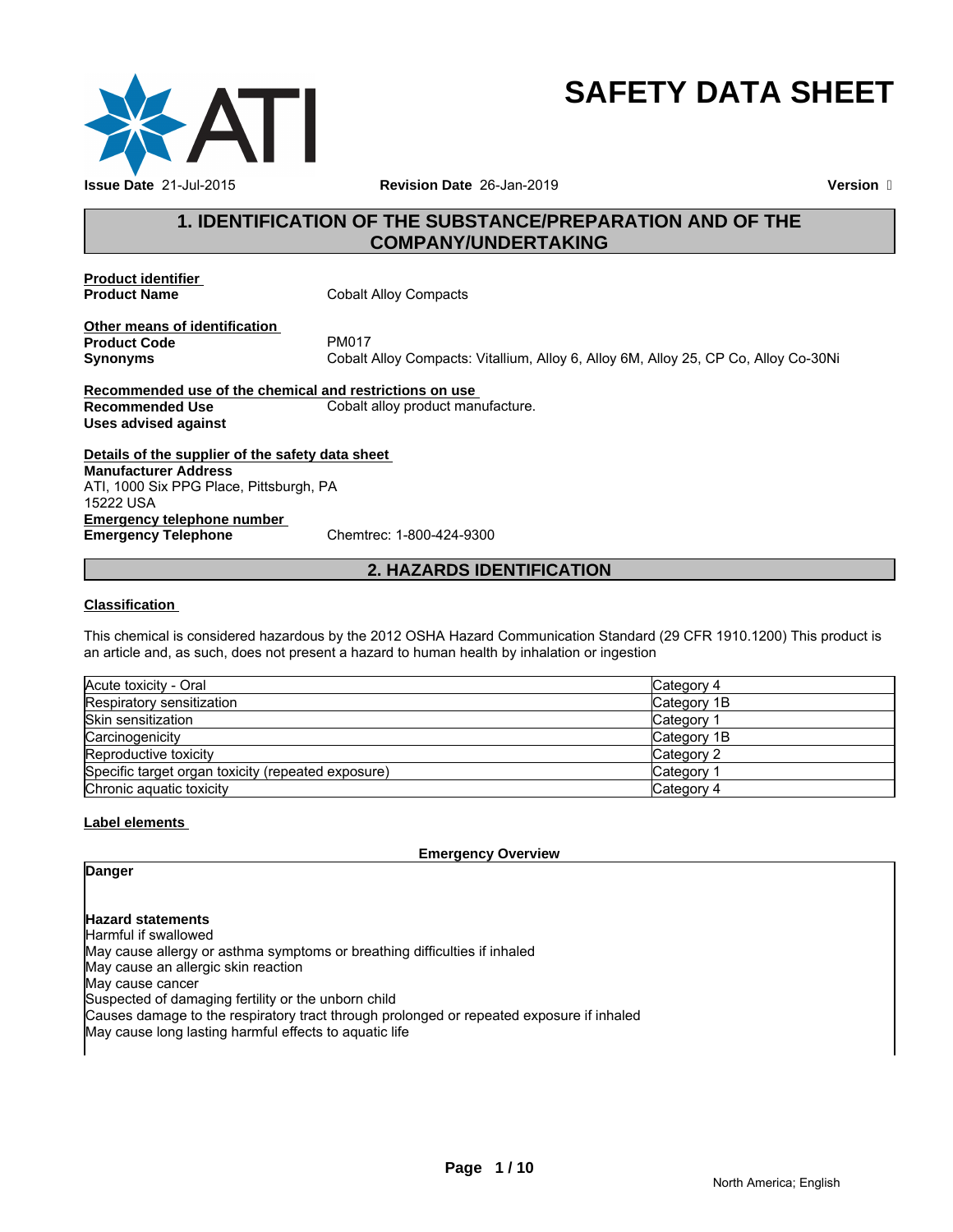

#### **Precautionary Statements - Prevention**

Do not handle until all safety precautions have been read and understood Use personal protective equipment as required Wear protective gloves

#### **Precautionary Statements - Response**

If skin irritation or rash occurs: Get medical advice/attention If experiencing respiratory symptoms: Call a POISON CENTER or doctor/physician IF SWALLOWED: Call a POISON CENTER or doctor/physician if you feel unwell

#### **Precautionary Statements - Disposal**

Dispose of contents/container to an approved waste disposal plant

#### **Hazards not otherwise classified (HNOC)**

Not applicable

### **Other Information**

When product is subjected to welding, burning, melting, sawing, brazing, grinding, buffing, polishing, or other similar heat-generating processes, the following potentially hazardous airborne particles and/or fumes may be generated: Titanium dioxide an IARC Group 2B carcinogen.

Hexavalent Chromium (Chromium VI) may cause lung, nasal, and/or sinus cancer.

Soluble molybdenum compounds such as molybdenum trioxide may cause lung irritation.

### **3. COMPOSITION/INFORMATION ON INGREDIENTS**

**Synonyms** Cobalt Alloy Compacts: Vitallium, Alloy 6, Alloy 6M, Alloy 25, CP Co, Alloy Co-30Ni.

| <b>Chemical Name</b> | CAS No.   | Weight-%   |
|----------------------|-----------|------------|
| Cobalt               | 7440-48-4 | $50 - 100$ |
| Niobium (Columbium)  | 7440-03-1 | $0 - 50$   |
| Nickel               | 7440-02-0 | $0 - 30$   |
| Chromium             | 7440-47-3 | $0 - 30$   |
| Tantalum             | 7440-25-7 | $0 - 25$   |
| Zirconium            | 7440-67-7 | $0 - 20$   |
| Iron                 | 7439-89-6 | $0 - 19$   |
| Tungsten             | 7440-33-7 | $0 - 15$   |
| Boron                | 7440-42-8 | $0 - 10$   |
| Titanium             | 7440-32-6 | $0 - 10$   |
| Aluminum             | 7429-90-5 | $0 - 10$   |
| Molybdenum           | 7439-98-7 | $0 - 10$   |
| Manganese            | 7439-96-5 | $0 - 2$    |

# **4. FIRST AID MEASURES**

.

#### **First aid measures**

**Eye contact** In the case of particles coming in contact with eyes during processing, treat as with any foreign object.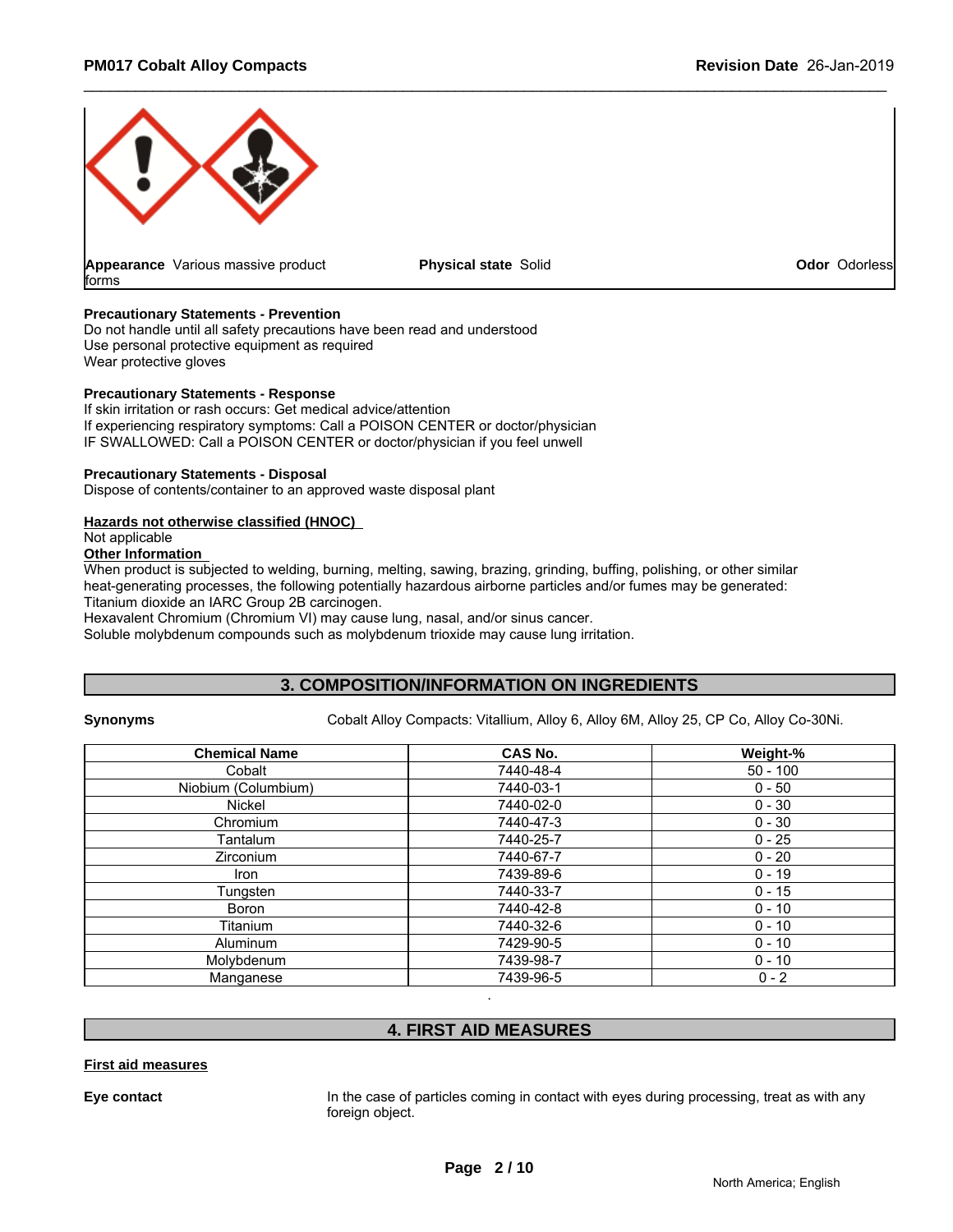| <b>Skin Contact</b>                                                        | In the case of skin allergic reactions see a physician.                                                                                                |  |  |  |  |
|----------------------------------------------------------------------------|--------------------------------------------------------------------------------------------------------------------------------------------------------|--|--|--|--|
| <b>Inhalation</b>                                                          | If excessive amounts of smoke, fume, or particulate are inhaled during processing, remove<br>to fresh air and consult a qualified health professional. |  |  |  |  |
| Ingestion                                                                  | Not an expected route of exposure.                                                                                                                     |  |  |  |  |
| Most important symptoms and effects, both acute and delayed                |                                                                                                                                                        |  |  |  |  |
| <b>Symptoms</b>                                                            | May cause allergic skin reaction. May cause acute gastrointestinal effects if swallowed.                                                               |  |  |  |  |
| Indication of any immediate medical attention and special treatment needed |                                                                                                                                                        |  |  |  |  |
| Note to physicians                                                         | Treat symptomatically.                                                                                                                                 |  |  |  |  |
|                                                                            |                                                                                                                                                        |  |  |  |  |

# **5. FIRE-FIGHTING MEASURES**

#### **Suitable extinguishing media**

Product not flammable in the form as distributed, flammable as finely divided particles or pieces resulting from processing of this product. Isolate large fires and allow to burn out. Smother small fires with salt (NaCl) or class D dry powder fire extinguisher.

**Unsuitable extinguishing media** Do not spray water on burning metal as an explosion may occur. This explosive characteristic is caused by the hydrogen and steam generated by the reaction of water with the burning material.

#### **Specific hazards arising from the chemical**

Intense heat. Very fine, high surface area material resulting from grinding, buffing, polishing, or similar processes of this product may ignite spontaneously at room temperature. WARNING: Fine particles resulting from grinding, buffing, polishing, or similar processes of this product may form combustible dust-air mixtures. Keep particles away from all ignition sources including heat, sparks, and flame. Prevent dust accumulations to minimize combustible dust hazard.

**Hazardous combustion products**Titanium dioxide an IARC Group 2B carcinogen. Hexavalent Chromium (Chromium VI) may cause lung, nasal, and/or sinus cancer. Soluble molybdenum compounds such as molybdenum trioxide may cause lung irritation.

**Explosion data Sensitivity to Mechanical Impact** None. **Sensitivity to Static Discharge** None.

#### **Protective equipment and precautions for firefighters**

Firefighters should wear self-contained breathing apparatus and full firefighting turnout gear.

# **6. ACCIDENTAL RELEASE MEASURES**

|  |  | Personal precautions, protective equipment and emergency procedures |  |  |
|--|--|---------------------------------------------------------------------|--|--|
|  |  |                                                                     |  |  |

|                                                      | <b>7. HANDLING AND STORAGE</b>                 |
|------------------------------------------------------|------------------------------------------------|
| Methods for cleaning up                              | Not applicable to massive product.             |
| <b>Methods for containment</b>                       | Not applicable to massive product.             |
| Methods and material for containment and cleaning up |                                                |
| <b>Environmental precautions</b>                     | Not applicable to massive product.             |
| <b>Environmental precautions</b>                     |                                                |
| For emergency responders                             | Use personal protective equipment as required. |
| <b>Personal precautions</b>                          | Use personal protective equipment as required. |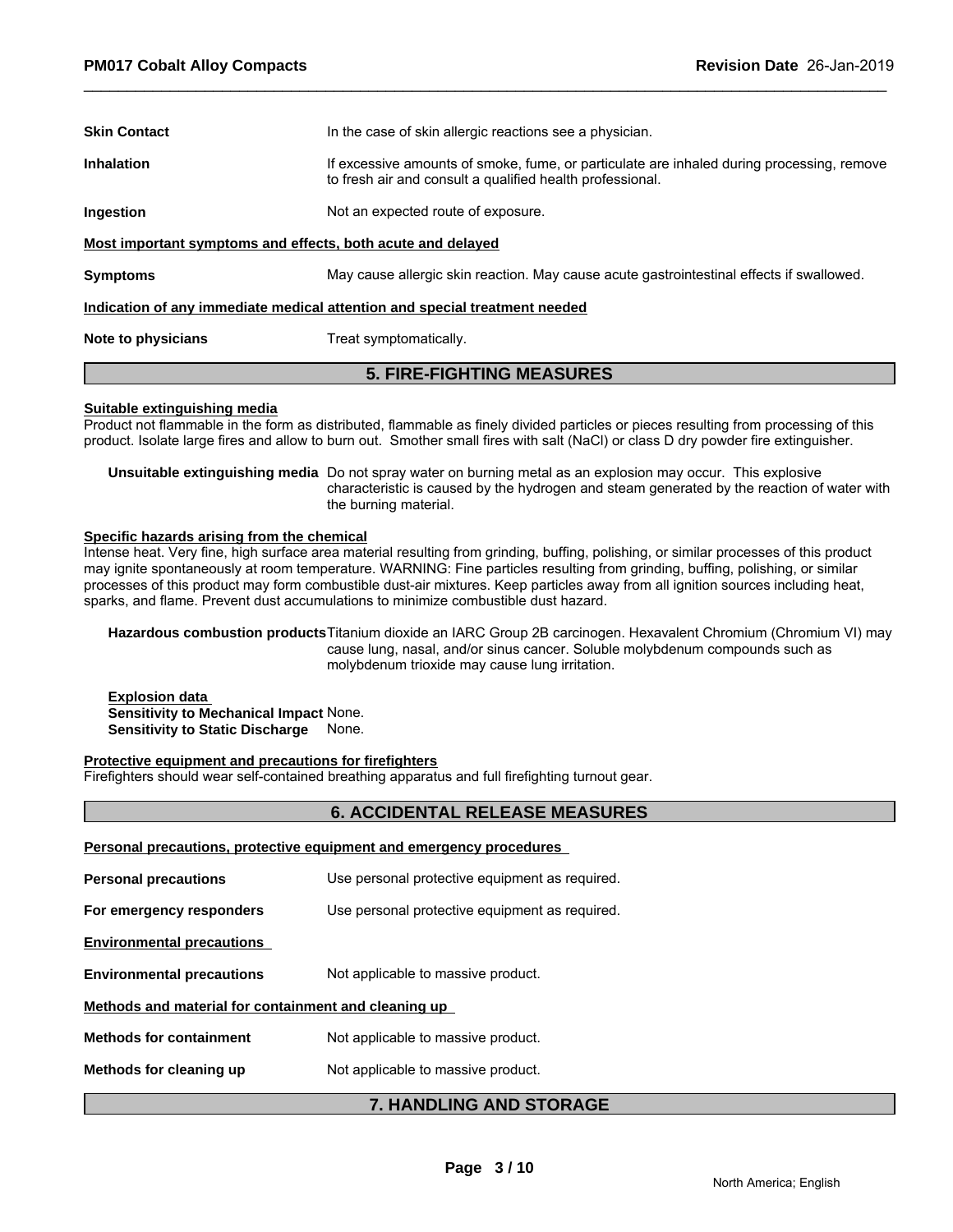### **Precautions for safe handling**

| Advice on safe handling                                      | Very fine, high surface area material resulting from grinding, buffing, polishing, or similar<br>processes of this product may ignite spontaneously at room temperature. WARNING: Fine<br>particles resulting from grinding, buffing, polishing, or similar processes of this product may<br>form combustible dust-air mixtures. Keep particles away from all ignition sources including<br>heat, sparks, and flame. Prevent dust accumulations to minimize combustible dust hazard. |
|--------------------------------------------------------------|--------------------------------------------------------------------------------------------------------------------------------------------------------------------------------------------------------------------------------------------------------------------------------------------------------------------------------------------------------------------------------------------------------------------------------------------------------------------------------------|
| Conditions for safe storage, including any incompatibilities |                                                                                                                                                                                                                                                                                                                                                                                                                                                                                      |
| <b>Storage Conditions</b>                                    | Keep chips, turnings, dust, and other small particles away from heat, sparks, flame and<br>other sources of ignition (i.e., pilot lights, electric motors and static electricity).                                                                                                                                                                                                                                                                                                   |
| Incompatible materials                                       | Dissolves in hydrofluoric acid. Ignites in the presence of fluorine. When heated above<br>200°C, reacts exothermically with the following. Chlorine, bromine, halocarbons, carbon                                                                                                                                                                                                                                                                                                    |

# **8. EXPOSURE CONTROLS/PERSONAL PROTECTION**

tetrachloride, carbon tetrafluoride, and freon.

#### **Control parameters**

| <b>Chemical Name</b> | <b>ACGIH TLV</b>                                           | <b>OSHA PEL</b>                                                   |
|----------------------|------------------------------------------------------------|-------------------------------------------------------------------|
| Cobalt               | TWA: 0.02 mg/m <sup>3</sup> TWA: 0.02 mg/m <sup>3</sup> Co | TWA: $0.1 \text{ mg/m}^3$ dust and fume                           |
| 7440-48-4            |                                                            |                                                                   |
| Niobium (Columbium)  |                                                            |                                                                   |
| 7440-03-1            |                                                            |                                                                   |
| Nickel               | TWA: $1.5 \text{ mg/m}^3$ inhalable fraction               | TWA: 1 mg/m <sup>3</sup>                                          |
| 7440-02-0            |                                                            |                                                                   |
| Chromium             | TWA: $0.5 \text{ mg/m}^3$                                  | TWA: 1 mg/m <sup>3</sup>                                          |
| 7440-47-3            |                                                            |                                                                   |
| Tantalum             |                                                            | TWA: $5 \text{ mg/m}^3$                                           |
| 7440-25-7            |                                                            |                                                                   |
| Zirconium            | STEL: 10 mg/m <sup>3</sup> STEL: 10 mg/m <sup>3</sup> Zr   | TWA: $5 \text{ mg/m}^3$ Zr                                        |
| 7440-67-7            | TWA: 5 mg/m <sup>3</sup> TWA: 5 mg/m <sup>3</sup> Zr       | (vacated) STEL: 10 mg/m <sup>3</sup> (vacated) STEL:              |
|                      |                                                            | 10 mg/m $3$ Zr                                                    |
| Iron                 |                                                            |                                                                   |
| 7439-89-6            |                                                            |                                                                   |
| Tungsten             | STEL: 10 mg/m <sup>3</sup> STEL: 10 mg/m <sup>3</sup> W    | (vacated) STEL: 10 mg/m <sup>3</sup> (vacated) STEL:              |
| 7440-33-7            | TWA: 5 mg/m <sup>3</sup> TWA: 5 mg/m <sup>3</sup> W        | 10 mg/m $3$ W                                                     |
| Titanium             |                                                            |                                                                   |
| 7440-32-6            |                                                            |                                                                   |
| Molybdenum           | TWA: 10 mg/m <sup>3</sup> inhalable fraction               | -                                                                 |
| 7439-98-7            | TWA: 3 mg/m <sup>3</sup> respirable fraction               |                                                                   |
| <b>Boron</b>         |                                                            | -                                                                 |
| 7440-42-8            |                                                            |                                                                   |
| Aluminum             | TWA: 1 $mg/m3$ respirable fraction                         | TWA: 15 mg/m <sup>3</sup> total dust                              |
| 7429-90-5            |                                                            | TWA: 5 $mg/m3$ respirable fraction                                |
| Manganese            | TWA: $0.02 \text{ mg/m}^3$ respirable fraction             | (vacated) STEL: 3 mg/m <sup>3</sup> fume                          |
| 7439-96-5            | TWA: 0.1 mg/m <sup>3</sup> inhalable fraction TWA:         | (vacated) Ceiling: 5 mg/m <sup>3</sup>                            |
|                      | $0.02$ mg/m <sup>3</sup> Mn                                | Ceiling: 5 mg/m <sup>3</sup> fume Ceiling: 5 mg/m <sup>3</sup> Mn |
|                      | TWA: $0.1 \text{ mg/m}^3$ Mn                               |                                                                   |

#### **Appropriate engineering controls**

**Engineering Controls** Avoid generation of uncontrolled particles.

#### **Individual protection measures, such as personal protective equipment**

| Eye/face protection      | When airborne particles may be present, appropriate eye protection is recommended. For<br>example, tight-fitting goggles, foam-lined safety glasses or other protective equipment that<br>shield the eyes from particles. |
|--------------------------|---------------------------------------------------------------------------------------------------------------------------------------------------------------------------------------------------------------------------|
| Skin and body protection | Fire/flame resistant/retardant clothing may be appropriate during hot work with the product.<br>Cut-resistant gloves and/or protective clothing may be appropriate when sharp surfaces are                                |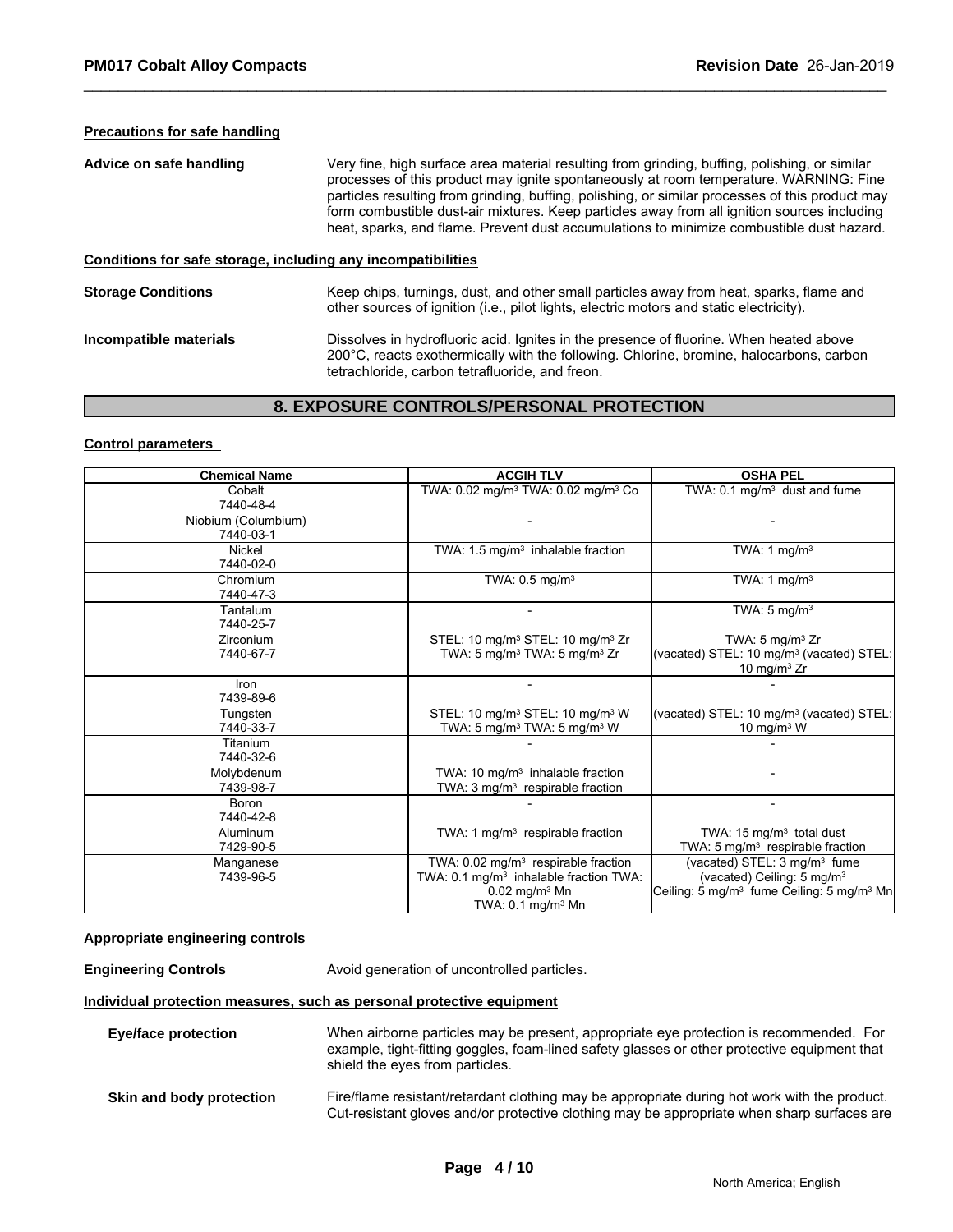|                                       | present.                                                                                                                                                                                                                                                                                                                                                                        |
|---------------------------------------|---------------------------------------------------------------------------------------------------------------------------------------------------------------------------------------------------------------------------------------------------------------------------------------------------------------------------------------------------------------------------------|
| <b>Respiratory protection</b>         | When particulates/fumes/gases are generated and if exposure limits are exceeded or<br>irritation is experienced, proper approved respiratory protection should be worn.<br>Positive-pressure supplied air respirators may be required for high airborne contaminant<br>concentrations. Respiratory protection must be provided in accordance with current local<br>regulations. |
| <b>General Hygiene Considerations</b> | Handle in accordance with good industrial hygiene and safety practice.                                                                                                                                                                                                                                                                                                          |

# **9. PHYSICAL AND CHEMICAL PROPERTIES**

#### **Information on basic physical and chemical properties**

| <b>Physical state</b><br>Appearance<br>Color                  | Solid<br>Various massive product forms<br>metallic gray or silver | Odor<br><b>Odor threshold</b>                                                                | Odorless<br>Not applicable                        |
|---------------------------------------------------------------|-------------------------------------------------------------------|----------------------------------------------------------------------------------------------|---------------------------------------------------|
| <b>Property</b><br>pH                                         | Values                                                            | Remarks • Method<br>Not applicable                                                           |                                                   |
| Melting point/freezing point<br>Boiling point / boiling range | 1370-1480 °C 2500-2700 °F                                         |                                                                                              |                                                   |
| <b>Flash point</b>                                            |                                                                   |                                                                                              |                                                   |
| <b>Evaporation rate</b>                                       |                                                                   | Not applicable                                                                               |                                                   |
| Flammability (solid, gas)                                     |                                                                   | flammable as finely divided particles or pieces<br>resulting from processing of this product | Product not flammable in the form as distributed, |
| <b>Flammability Limit in Air</b>                              |                                                                   |                                                                                              |                                                   |
| <b>Upper flammability limit:</b>                              |                                                                   |                                                                                              |                                                   |
| Lower flammability limit:                                     |                                                                   |                                                                                              |                                                   |
| Vapor pressure                                                |                                                                   | Not applicable                                                                               |                                                   |
| <b>Vapor density</b>                                          |                                                                   | Not applicable                                                                               |                                                   |
| <b>Specific Gravity</b>                                       | $8.0 - 8.5 -$                                                     |                                                                                              |                                                   |
| <b>Water solubility</b>                                       | Insoluble                                                         |                                                                                              |                                                   |
| Solubility in other solvents                                  |                                                                   | Not applicable                                                                               |                                                   |
| <b>Partition coefficient</b>                                  |                                                                   | Not applicable                                                                               |                                                   |
| <b>Autoignition temperature</b>                               |                                                                   | Not applicable                                                                               |                                                   |
| <b>Decomposition temperature</b>                              |                                                                   | Not applicable                                                                               |                                                   |
| <b>Kinematic viscosity</b>                                    |                                                                   | Not applicable                                                                               |                                                   |
| <b>Dynamic viscosity</b>                                      |                                                                   | Not applicable                                                                               |                                                   |
| <b>Explosive properties</b>                                   | Not applicable                                                    |                                                                                              |                                                   |
| <b>Oxidizing properties</b>                                   | Not applicable                                                    |                                                                                              |                                                   |
| <b>Other Information</b>                                      |                                                                   |                                                                                              |                                                   |
| <b>Softening point</b>                                        |                                                                   |                                                                                              |                                                   |
| Molecular weight                                              |                                                                   |                                                                                              |                                                   |
| <b>VOC Content (%)</b>                                        | Not applicable                                                    |                                                                                              |                                                   |
| <b>Density</b>                                                |                                                                   |                                                                                              |                                                   |
| <b>Bulk density</b>                                           |                                                                   |                                                                                              |                                                   |
|                                                               |                                                                   |                                                                                              |                                                   |

# **10. STABILITY AND REACTIVITY**

# **Reactivity**

Not applicable

#### **Chemical stability**

Stable under normal conditions.

# **Possibility of Hazardous Reactions**

None under normal processing.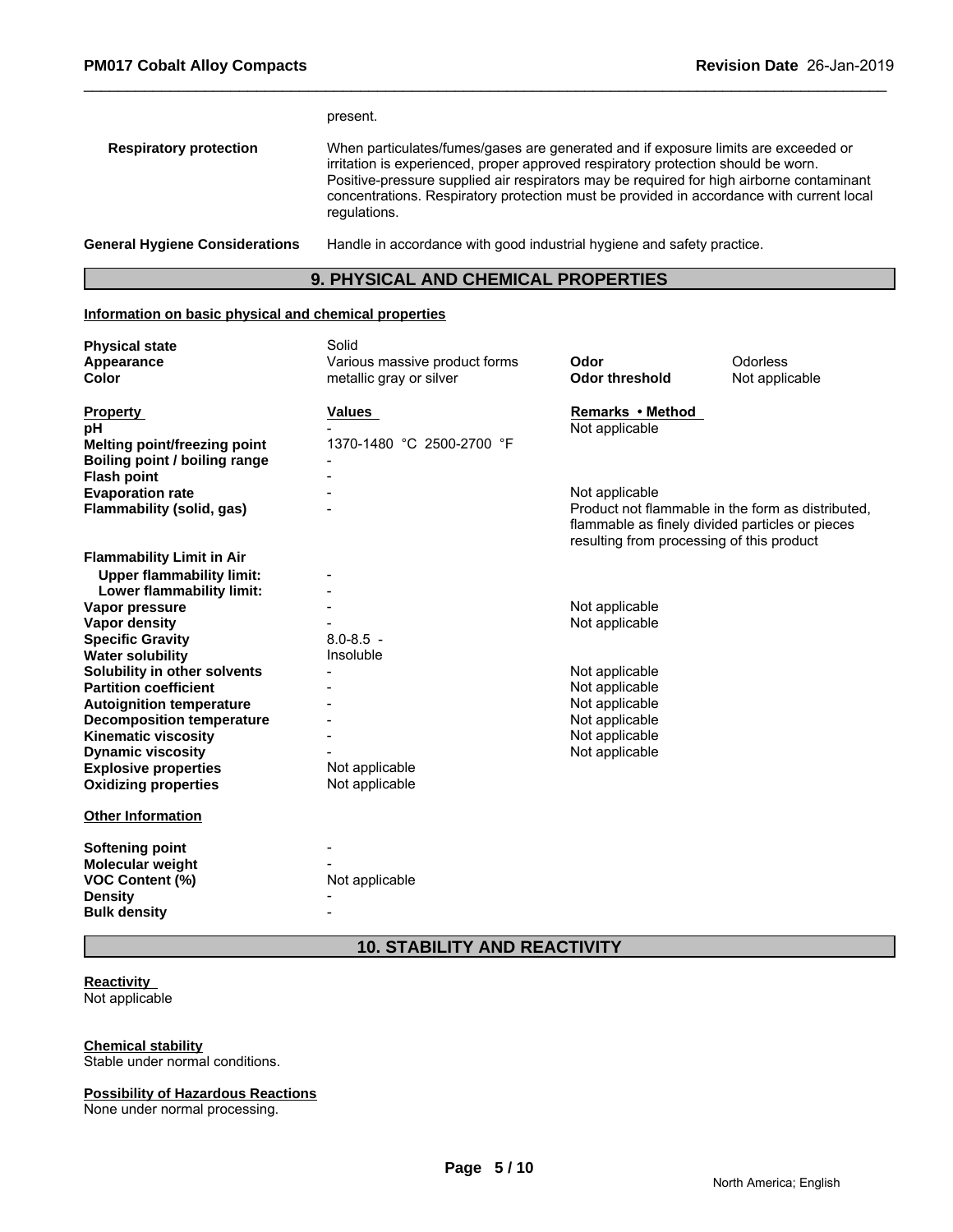**Hazardous polymerization** Hazardous polymerization does not occur.

#### **Conditions to avoid**

Dust formation and dust accumulation.

#### **Incompatible materials**

Dissolves in hydrofluoric acid. Ignites in the presence of fluorine. When heated above 200°C, reacts exothermically with the following. Chlorine, bromine, halocarbons, carbon tetrachloride, carbon tetrafluoride, and freon.

# **Hazardous Decomposition Products**

When product is subjected to welding, burning, melting, sawing, brazing, grinding, buffing, polishing, or other similar heat-generating processes, the following potentially hazardous airborne particles and/or fumes may be generated:. Titanium dioxide an IARC Group 2B carcinogen. Hexavalent Chromium (Chromium VI) may cause lung, nasal, and/or sinus cancer. Soluble molybdenum compounds such as molybdenum trioxide may cause lung irritation.

### **11. TOXICOLOGICAL INFORMATION**

#### **Information on likely routes of exposure**

#### **Product Information**

| <b>Inhalation</b>   | Not an expected route of exposure for product in massive form. |
|---------------------|----------------------------------------------------------------|
| Eye contact         | Not an expected route of exposure for product in massive form. |
| <b>Skin Contact</b> | May cause sensitization by skin contact.                       |
| Ingestion           | Not an expected route of exposure for product in massive form. |

| <b>Chemical Name</b>             | Oral LD50         | <b>Dermal LD50</b> | <b>Inhalation LC50</b> |
|----------------------------------|-------------------|--------------------|------------------------|
| Cobalt<br>7440-48-4              | 550 mg/kg bw      | >2000 mg/kg bw     | <0.05 mg/L             |
| Niobium (Columbium)<br>7440-03-1 | > 10,000 mg/kg bw | > 2000 mg/kg bw    |                        |
| Nickel<br>7440-02-0              | > 9000 mg/kg bw   |                    | $> 10.2$ mg/L          |
| Chromium<br>7440-47-3            | > 3400 mg/kg bw   |                    | $> 5.41$ mg/L          |
| Tantalum<br>7440-25-7            | > 2000 mg/kg bw   | $>$ 2000 mg/kg bw  | $> 5.18$ mg/L          |
| <b>Zirconium</b><br>7440-67-7    | > 5000 mg/kg bw   | $\blacksquare$     | $>4.3$ mg/L            |
| llron.<br>7439-89-6              | 98,600 mg/kg bw   |                    | $> 0.25$ mg/L          |
| Tungsten<br>7440-33-7            | > 2000 mg/kg bw   | > 2000 mg/kg bw    | $> 5.4$ mg/L           |
| Titanium<br>7440-32-6            | $> 5000$ mg/kg bw |                    |                        |
| Molybdenum<br>7439-98-7          | > 2000 mg/kg bw   | > 2000 mg/kg bw    | $> 5.10$ mg/L          |
| Boron<br>7440-42-8               | > 2000 mg/kg bw   |                    | $> 5.08$ mg/L          |
| Aluminum<br>7429-90-5            | 15,900 mg/kg bw   |                    | $> 1$ mg/L             |
| Manganese<br>7439-96-5           | >2000 mg/kg bw    |                    | >5.14 mg/L             |

#### **Information on toxicological effects**

**Symptoms** May cause sensitization by skin contact. May cause allergy or asthma symptoms or breathing difficulties if inhaled. May cause acute gastrointestinal effects if swallowed.

#### **Delayed and immediate effects as well as chronic effects from short and long-term exposure**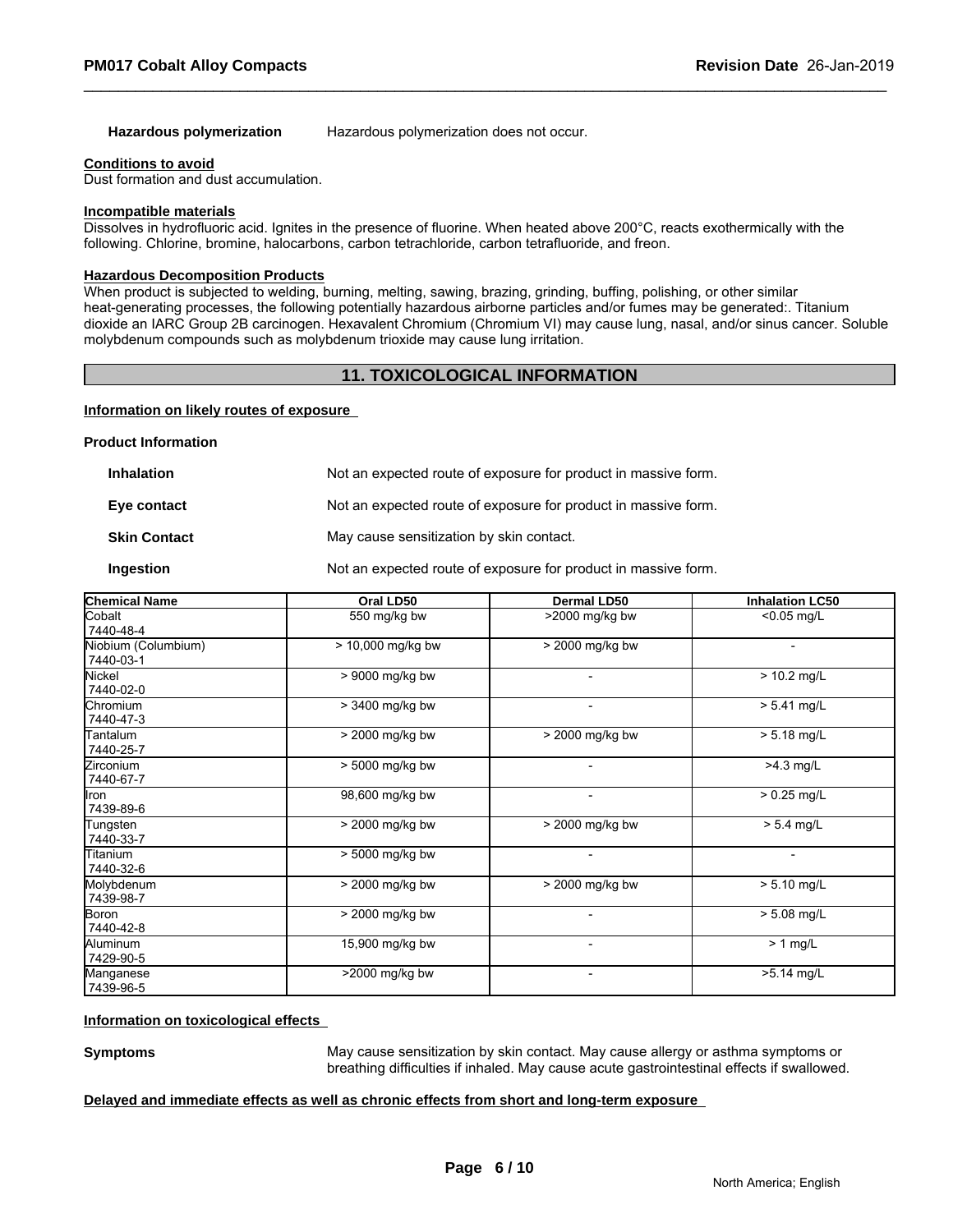| <b>Acute toxicity</b>                                                                                          |                         | Harmful if swallowed. Cobalt-containing powders may be fatal if inhaled.                  |            |             |  |  |  |
|----------------------------------------------------------------------------------------------------------------|-------------------------|-------------------------------------------------------------------------------------------|------------|-------------|--|--|--|
| <b>Skin corrosion/irritation</b>                                                                               |                         | Product not classified.                                                                   |            |             |  |  |  |
| Serious eye damage/eye irritation                                                                              | Product not classified. |                                                                                           |            |             |  |  |  |
| <b>Sensitization</b>                                                                                           | by inhalation.          | May cause sensitization by skin contact. Cobalt-containing alloys may cause sensitization |            |             |  |  |  |
| Product not classified.<br><b>Germ cell mutagenicity</b><br>May cause cancer by inhalation.<br>Carcinogenicity |                         |                                                                                           |            |             |  |  |  |
| <b>Chemical Name</b>                                                                                           | <b>ACGIH</b>            | <b>IARC</b>                                                                               | <b>NTP</b> | <b>OSHA</b> |  |  |  |
| <b>Cobalt</b>                                                                                                  | A3                      | Group 2A                                                                                  | Known      |             |  |  |  |
| 17440-48-4                                                                                                     |                         | Group 2B                                                                                  |            |             |  |  |  |

| <b>L</b> CODAIT | A3 | Group ZA | Known                  | $\cdot$ |
|-----------------|----|----------|------------------------|---------|
| 17440-48-4      |    | Group 2B |                        |         |
| Nickel          |    | Group 1  | Known                  | ,,      |
| 7440-02-0       |    | Group 2B | Reasonably Anticipated |         |
| Chromium        |    | Group 3  |                        |         |
| 7440-47-3       |    |          |                        |         |

**STOT - single exposure<br>STOT - repeated exposure Aspiration hazard** 

**Reproductive toxicity** Possible risk of impaired fertility.<br>**STOT - single exposure** Product not classified. Causes disorder and damage to the: Respiratory System.<br>Product not classified.

# **12. ECOLOGICAL INFORMATION**

#### **Ecotoxicity**

This product as shipped is classified for aquatic chronic toxicity

| <b>Chemical Name</b>             | Algae/aquatic plants                                                                                                                        | Fish                                                                                                                         | <b>Toxicity to</b><br>microorganisms                                                           | <b>Crustacea</b>                                                                                                                                                                            |
|----------------------------------|---------------------------------------------------------------------------------------------------------------------------------------------|------------------------------------------------------------------------------------------------------------------------------|------------------------------------------------------------------------------------------------|---------------------------------------------------------------------------------------------------------------------------------------------------------------------------------------------|
| Cobalt<br>7440-48-4              | The 72 h EC50 of cobalt<br>dichloride to<br>Pseudokirchneriella<br>subcapitata was 144 ug of<br>Co/L.                                       | The 96h LC50 of cobalt<br>dichloride ranged from 1.5<br>mg Co/L for Oncorhynchus<br>mykiss to 85 mg Co/L for<br>Danio rerio. | The 3 h EC50 of cobalt<br>dichloride for activated<br>sludge was 120 mg of Co/L                | The 48 h LC50 of cobalt<br>dichloride ranged from 0.61<br>mg Co/L for Ceriodaphnia<br>dubia tested in soft.<br>DOM-free water to >1800mg<br>Co/L for Tubifex tubifex in<br>very hard water. |
| Niobium (Columbium)<br>7440-03-1 |                                                                                                                                             |                                                                                                                              |                                                                                                |                                                                                                                                                                                             |
| Nickel<br>7440-02-0              | NOEC/EC10 values range<br>from $12.3 \mu g/l$ for<br>Scenedesmus accuminatus<br>to $425 \mu g/l$ for<br>Pseudokirchneriella<br>subcapitata. | The 96h LC50s values range<br>from 0.4 mg Ni/L for<br>Pimephales promelas to 320<br>mg Ni/L for Brachydanio<br>rerio.        | The 30 min EC50 of nickel<br>for activated sludge was 33<br>mg Ni/L.                           | The 48h LC50s values range<br>from 0.013 mg Ni/L for<br>Ceriodaphnia dubia to 4970<br>mg Ni/L for Daphnia magna.                                                                            |
| Chromium<br>7440-47-3            |                                                                                                                                             |                                                                                                                              |                                                                                                | $\overline{a}$                                                                                                                                                                              |
| Tantalum<br>7440-25-7            | L.                                                                                                                                          |                                                                                                                              |                                                                                                |                                                                                                                                                                                             |
| <b>Zirconium</b><br>7440-67-7    | The 14 d NOEC of zirconium<br>dichloride oxide to Chlorella<br>vulgaris was greater than<br>102.5 mg of Zr/L.                               | The 96 h LL50 of zirconium<br>to Danio rerio was greater<br>than 74.03 mg/L.                                                 |                                                                                                | The 48 h EC50 of zirconium<br>dioxide to Daphnia magna<br>was greater than 74.03 mg<br>of Zr/L.                                                                                             |
| Iron<br>7439-89-6                |                                                                                                                                             | The 96 h LC50 of 50% iron<br>loxide black in water to Danio<br>rerio was greater than<br>10,000 mg/L.                        | The 3 h EC50 of iron oxide<br>for activated sludge was<br>greater than 10,000 mg/L.            | The 48 h EC50 of iron oxide<br>to Daphnia magna was<br>greater than 100 mg/L.                                                                                                               |
| Tungsten<br>7440-33-7            | The 72 h EC50 of sodium<br>tungstate to<br>Pseudokirchnerella<br>subcapitata was 31.0 mg of<br>W/L.                                         | The 96 h LC50 of sodium<br>tungstate to Danio rerio was<br>greater than 106 mg of W/L                                        | The 30 min EC50 of sodium<br>tungstate for activated<br>sludge were greater than<br>1000 mg/L. | The 48 h EC50 of sodium<br>tungstate to Daphnia magna<br>was greater than 96 mg of<br>W/L.                                                                                                  |
| Titanium<br>7440-32-6            | The 72 h EC50 of titanium<br>dioxide to<br>Pseudokirchnerella<br>subcapitata was 61 mg of                                                   | The 96 h LC50 of titanium<br>dioxide to Cyprinodon<br>variegatus was greater than<br>10,000 mg of TiO2/L.                    | The 3 h EC50 of titanium<br>dioxide for activated sludge<br>were greater than 1000<br>mg/L.    | The 48 h EC50 of titanium<br>dioxide to Daphnia Magna<br>was greater than 1000 mg of<br>TiO <sub>2</sub> /L.                                                                                |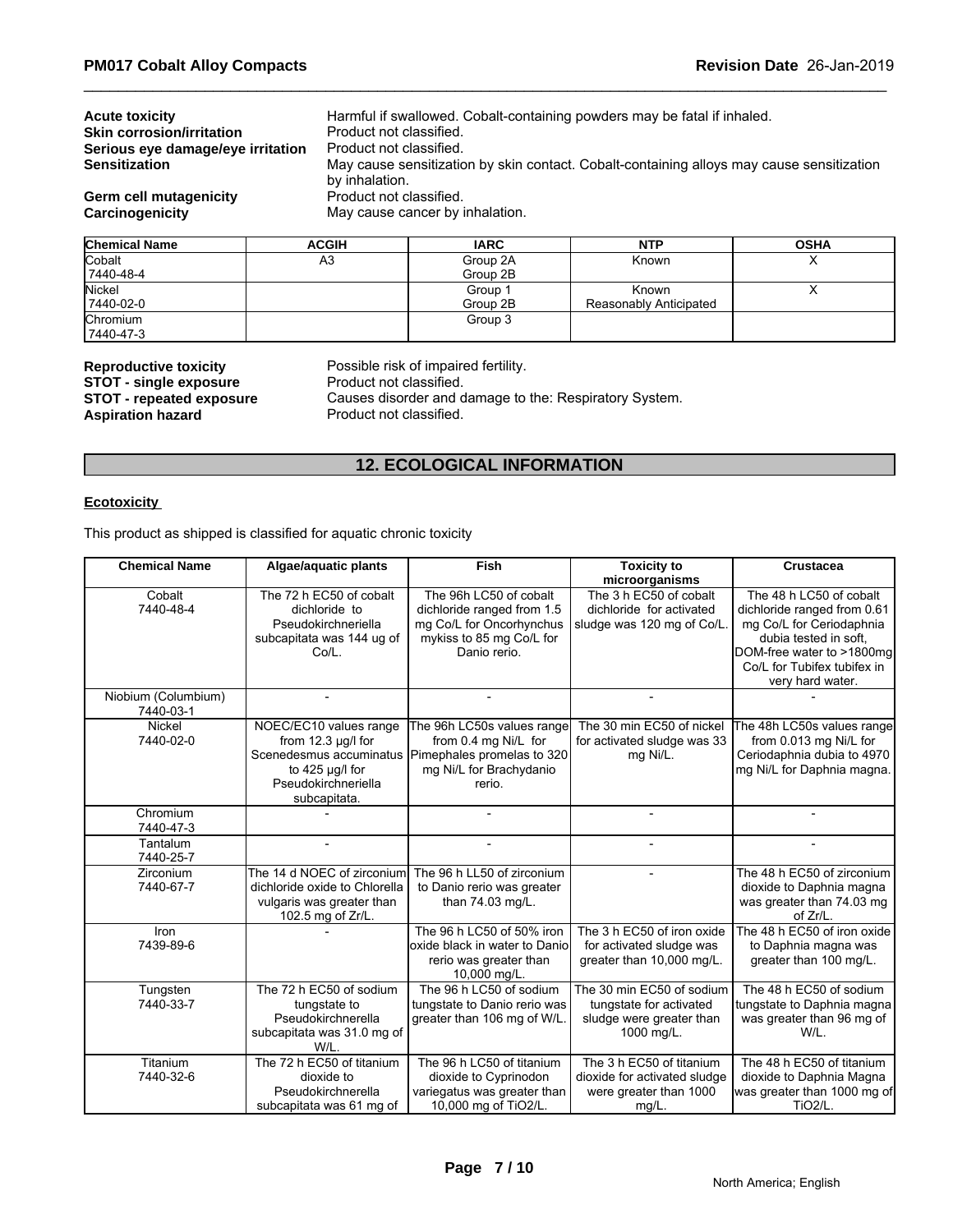|                              | <b>TiO2/L.</b>                                                                                                                                                                                                       | The 96 h LC50 of titanium<br>dioxide to Pimephales<br>promelas was greater than<br>1,000 mg of TiO2/L.                                                                     |                                                                                    |                                                                                                                                                                                                      |
|------------------------------|----------------------------------------------------------------------------------------------------------------------------------------------------------------------------------------------------------------------|----------------------------------------------------------------------------------------------------------------------------------------------------------------------------|------------------------------------------------------------------------------------|------------------------------------------------------------------------------------------------------------------------------------------------------------------------------------------------------|
| Molybdenum<br>7439-98-7      | The 72 h EC50 of sodium<br>molybdate dihydrate to<br>Pseudokirchneriella<br>subcapitata was 362.9 mg of<br>Mo/L.                                                                                                     | The 96 h LC50 of sodium<br>molybdate dihydrate to<br>Pimephales promelas was<br>644.2 mg/L                                                                                 | The 3 h EC50 of<br>molybdenum trioxide for<br>activated sludge was 820<br>$mg/L$ . | The 48 h LC50 of sodium<br>molybdate dihydrate to<br>Ceriodaphnia dubia was<br>$1,015$ mg/L.<br>The 48 h LC50 of sodium<br>molybdate dihydrate to<br>Daphnia magna was greater<br>than 1,727.8 mg/L. |
| <b>Boron</b><br>7440-42-8    | The 72-h EC50 value for<br>reduction of biomass of<br>Pseudokirchneriella<br>subcapitata exposed to Boric<br>acid at pH 7.5 to 8.3 was<br>40.2 mg/L.                                                                 | The 96-hr LC50 for<br>Pimephales promelas<br>exposed to Boric acid<br>(82%)/borax (18%) mixture<br>was 79.7 mg/L with water<br>hardness of 91 mg/L and<br>water pH of 8.0. | The 3 h NOEC of boric acid<br>for activated sludge ranged<br>from 17.5 to 20 mg/L. | The 48-hr LC50 for<br>Ceriodaphnia dubia exposed<br>to Boric acid/borax mixture<br>ranged from 91 to 165 mg/L<br>with pH ranging from 6.7 to<br>8.4.                                                 |
| <b>Aluminum</b><br>7429-90-5 | The 96-h EC50 values for<br>reduction of biomass of<br>Pseudokirchneriella<br>subcapitata in AAP-Medium<br>at $pH$ 6, 7, and 8 were<br>estimated as 20.1, 5.4, and<br>150.6 µg/L, respectively, for<br>dissolved Al. | The 96 h LC50 of aluminum<br>to Oncorhynchus mykiss<br>was 7.4 mg of Al/L at pH 6.5<br>and 14.6 mg of Al/L at pH<br>7.5                                                    |                                                                                    | The 48-hr LC50 for<br>Ceriodaphnia dubia exposed<br>to Aluminium chloride<br>increased from 0.72 to<br>greater than 99.6 mg/L with<br>water hardness increasing<br>from 25 to 200 mg/L.              |
| Manganese<br>7439-96-5       | The 72 h EC50 of<br>manganese to<br>Desmodesmus subspicatus<br>was 2.8 mg of Mn/L.                                                                                                                                   | The 96 h LC50 of<br>manganese to<br>Oncorhynchus mykiss was<br>greater than 3.6 mg of Mn/L                                                                                 | The 3 h EC50 of manganese<br>for activated sludge was<br>greater than 1000 mg/L.   | The 48 h EC50 of<br>manganese to Daphnia<br>magna was greater than 1.6<br>$mg/L$ .                                                                                                                   |

### **Persistence and degradability**

#### **Bioaccumulation**

.

.

**Other adverse effects** This product as shipped is not classified for acute environmental endpoints. However, when subjected to sawing or grinding, particles may be generated that are classified for aquatic acute toxicity.

# **13. DISPOSAL CONSIDERATIONS**

# **Waste treatment methods**

**Disposal of wastes Disposal should be in accordance with applicable regional, national and local laws and** regulations.

**Contaminated packaging Mone anticipated.** 

| <b>Chemical Name</b> | <b>RCRA - D Series Wastes</b>                            |
|----------------------|----------------------------------------------------------|
| Chromium             | $\sim$ ma/L <sub>12</sub><br>regulatory level<br>יו ט. ט |
| 7440-47-3            |                                                          |

This product contains one or more substances that are listed with the State of California as a hazardous waste.

# **14. TRANSPORT INFORMATION**

**DOT** Not regulated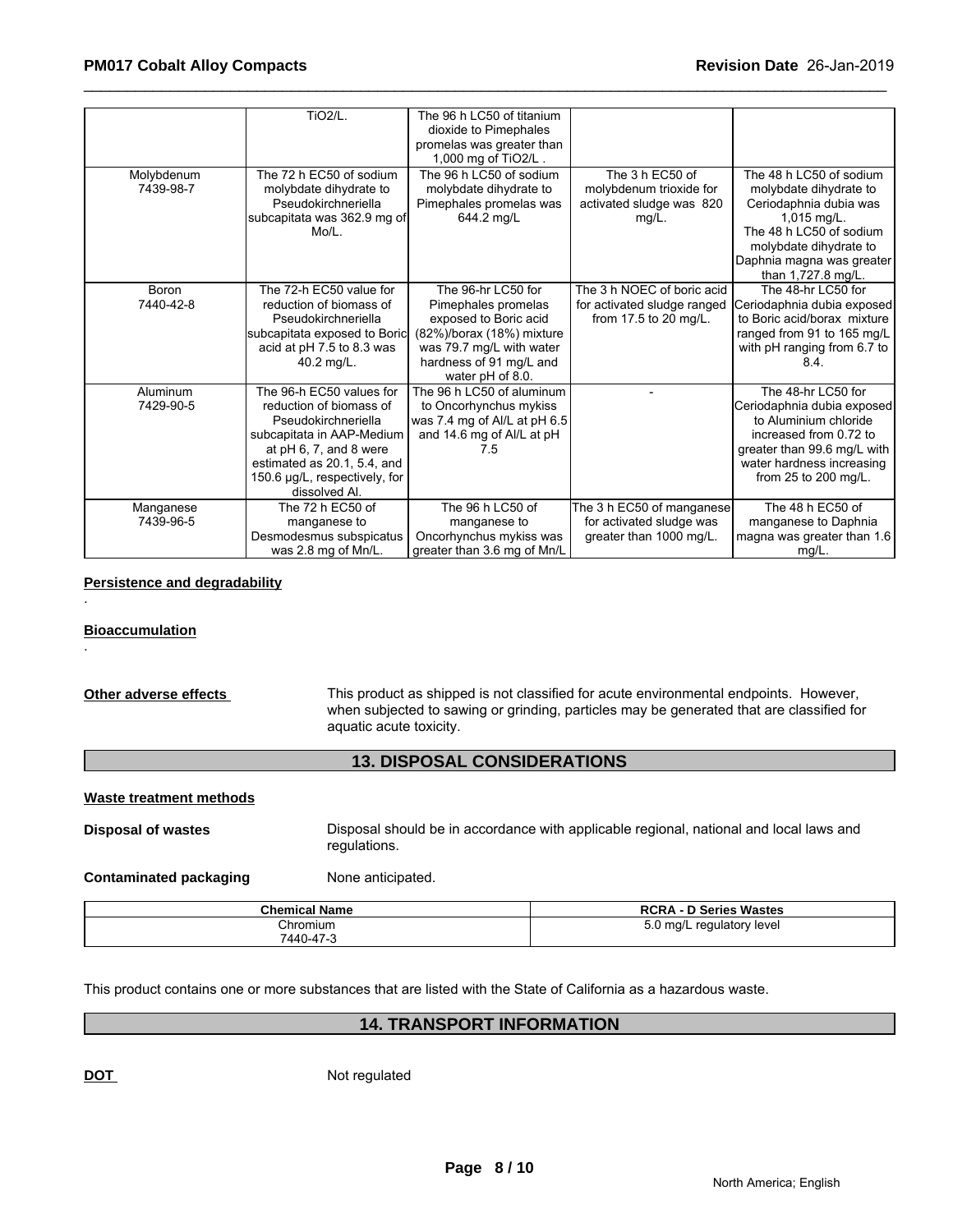# **15. REGULATORY INFORMATION**

| <b>International Inventories</b> |                   |
|----------------------------------|-------------------|
| TSCA                             | Complies          |
| <b>DSL/NDSL</b>                  | Complies          |
| <b>EINECS/ELINCS</b>             | Complies          |
| ENCS                             | Complies          |
| <b>IECSC</b>                     | Complies          |
| KECL                             | Complies          |
| PICCS                            | <b>Not Listed</b> |
| AICS                             | Complies          |
|                                  |                   |

#### **Legend:**

 **TSCA** - United States Toxic Substances Control Act Section 8(b) Inventory

 **DSL/NDSL** - Canadian Domestic Substances List/Non-Domestic Substances List

 **EINECS/ELINCS** - European Inventory of Existing Chemical Substances/European List of Notified Chemical Substances

 **ENCS** - Japan Existing and New Chemical Substances

 **IECSC** - China Inventory of Existing Chemical Substances

 **KECL** - Korean Existing and Evaluated Chemical Substances

 **PICCS** - Philippines Inventory of Chemicals and Chemical Substances

 **AICS** - Australian Inventory of Chemical Substances

#### **US Federal Regulations**

#### **SARA 313**

Section 313 of Title III of the Superfund Amendments and Reauthorization Act of 1986 (SARA). This product contains a chemical or chemicals which are subject to the reporting requirements of the Act and Title 40 of the Code of Federal Regulations, Part 372

| <b>Chemical Name</b>    | CAS No.   | Weight-%   | SARA 313 - Threshold Values % ' |
|-------------------------|-----------|------------|---------------------------------|
| Cobalt - 7440-48-4      | 7440-48-4 | $50 - 100$ |                                 |
| Nickel - 7440-02-0      | 7440-02-0 | 0 - 30     |                                 |
| Chromium -<br>7440-47-3 | 7440-47-3 | 0 - 30     | . د                             |
| Manganese - 7439-96-5   | 7439-96-5 |            | ن ا                             |

#### **SARA 311/312 Hazard Categories**

| Acute health hazard               | Yes |  |
|-----------------------------------|-----|--|
| <b>Chronic Health Hazard</b>      | Yes |  |
| Fire hazard                       | Nο  |  |
| Sudden release of pressure hazard | Nο  |  |
| <b>Reactive Hazard</b>            | No  |  |

#### **CWA (Clean Water Act)**

This product contains the following substances which are regulated pollutants pursuant to the Clean Water Act (40 CFR 122.21 and 40 CFR 122.42)

| <b>Chemical Name</b>  | <b>CWA - Reportable</b><br>Quantities | <b>CWA - Toxic Pollutants</b> | <b>CWA - Priority Pollutants</b> | <b>CWA - Hazardous</b><br><b>Substances</b> |
|-----------------------|---------------------------------------|-------------------------------|----------------------------------|---------------------------------------------|
| Nickel<br>7440-02-0   |                                       |                               |                                  |                                             |
|                       |                                       |                               |                                  |                                             |
| Chromium<br>7440-47-3 |                                       |                               |                                  |                                             |

#### **CERCLA**

This material, as supplied, contains one or more substances regulated as a hazardous substance under the Comprehensive Environmental Response Compensation and Liability Act (CERCLA) (40 CFR 302)

| <b>Chemical Name</b> | <b>Hazardous Substances RQs</b> |
|----------------------|---------------------------------|
| <b>Nickel</b>        | 100 lb                          |
| 7440-02-0            |                                 |
| Chromium             | 5000 lb                         |
| 7440-47-3            |                                 |

### **US State Regulations**

#### **California Proposition 65**